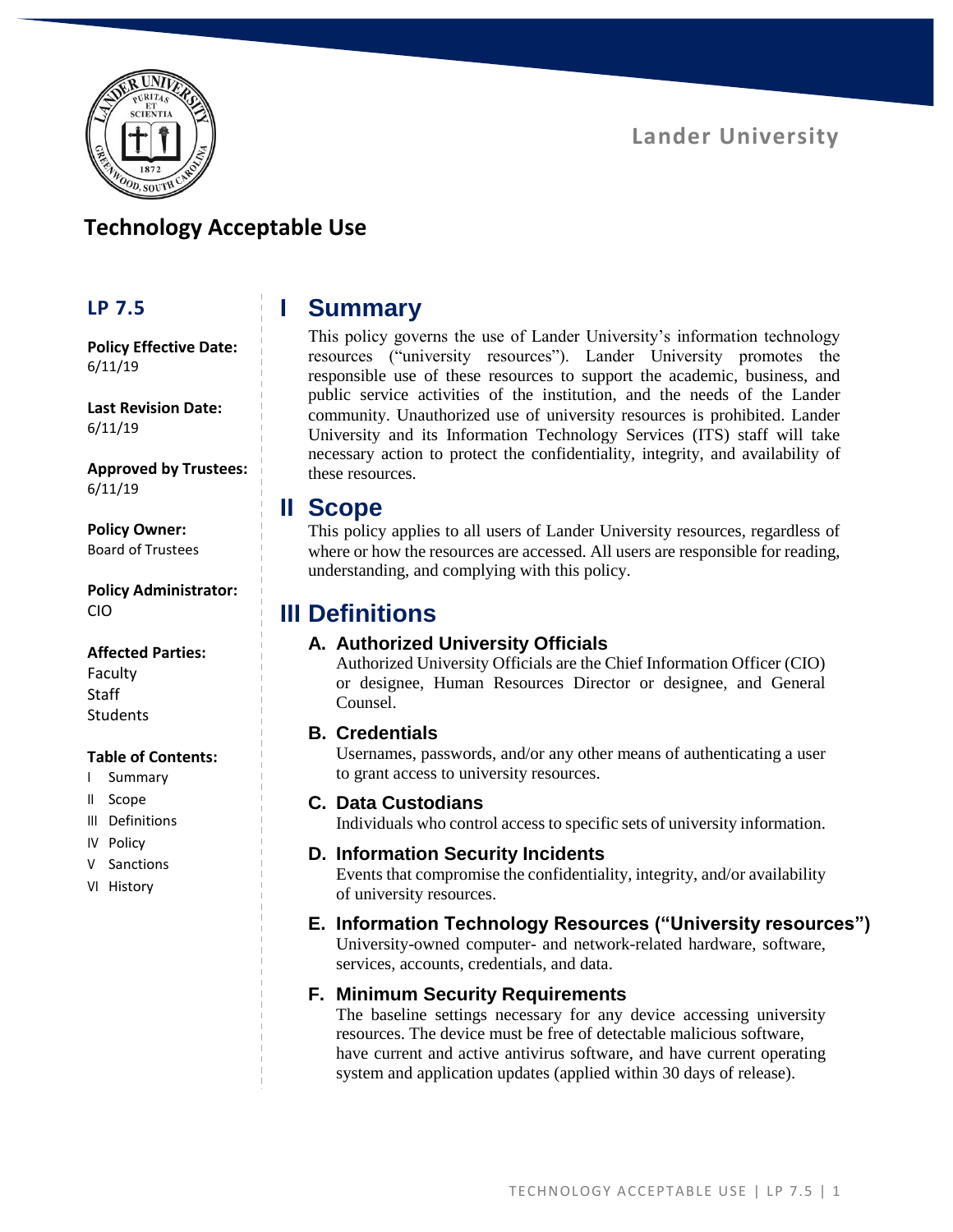

# **Technology Acceptable Use**

### **G. Personal Devices**

Any computers, tablets, phones, or other appliances not owned or leased by Lander University that are used to access university resources.

### **H. Users**

All faculty, staff, students, contractors, temporary employees, guests, and any other person or system accessing or having access to university resources.

# **IV Policy**

### **A. General**

- 1. University resources, including data, user accounts, and credentials, are the property of Lander University.
- 2. Use of university resources must comply with local, state, and federal laws, and all other university policies.
- 3. Users have a personal responsibility for the appropriate use and protection of university resources.
	- a. Users must ensure that their actions do not compromise the confidentiality, integrity, and/or availability of university resources.
	- b. Users are responsible for any activity initiated or conducted by their account or credentials, unless a violation is the result of an event beyond the user's control.
- 4. Any device, including personal devices, used to access university resources is also subject to this policy.
- 5. Users must immediately report the loss or theft of university resources to ITS or the Lander University Police Department.
- 6. The use of unauthorized external or third-party support, service, or repair for university resources is prohibited.
- 7. Users must utilize only authorized services to conduct official university business.
- 8. Limited personal use of university resources is acceptable as long as official university operations are not adversely affected. If necessary, individual departments may create personal use guidelines that are more restrictive.
- 9. Accessing or using university data for personal matters is prohibited.
- 10. Lander University is not responsible for technical support related to the personal use of university resources, including the recovery or transfer of personal data. Personal use and/or personal data issues will not take priority over support of official university activities.
- 11. Users should have no expectation of privacy when utilizing university resources. Lander University reserves the right to examine email messages, computer files, Lander-issued mobile devices, and other information stored on or passing through university resources. Authorized university officials may conduct such examinations at any time and without prior notice to ensure compliance with internal policies, assist with internal investigations, and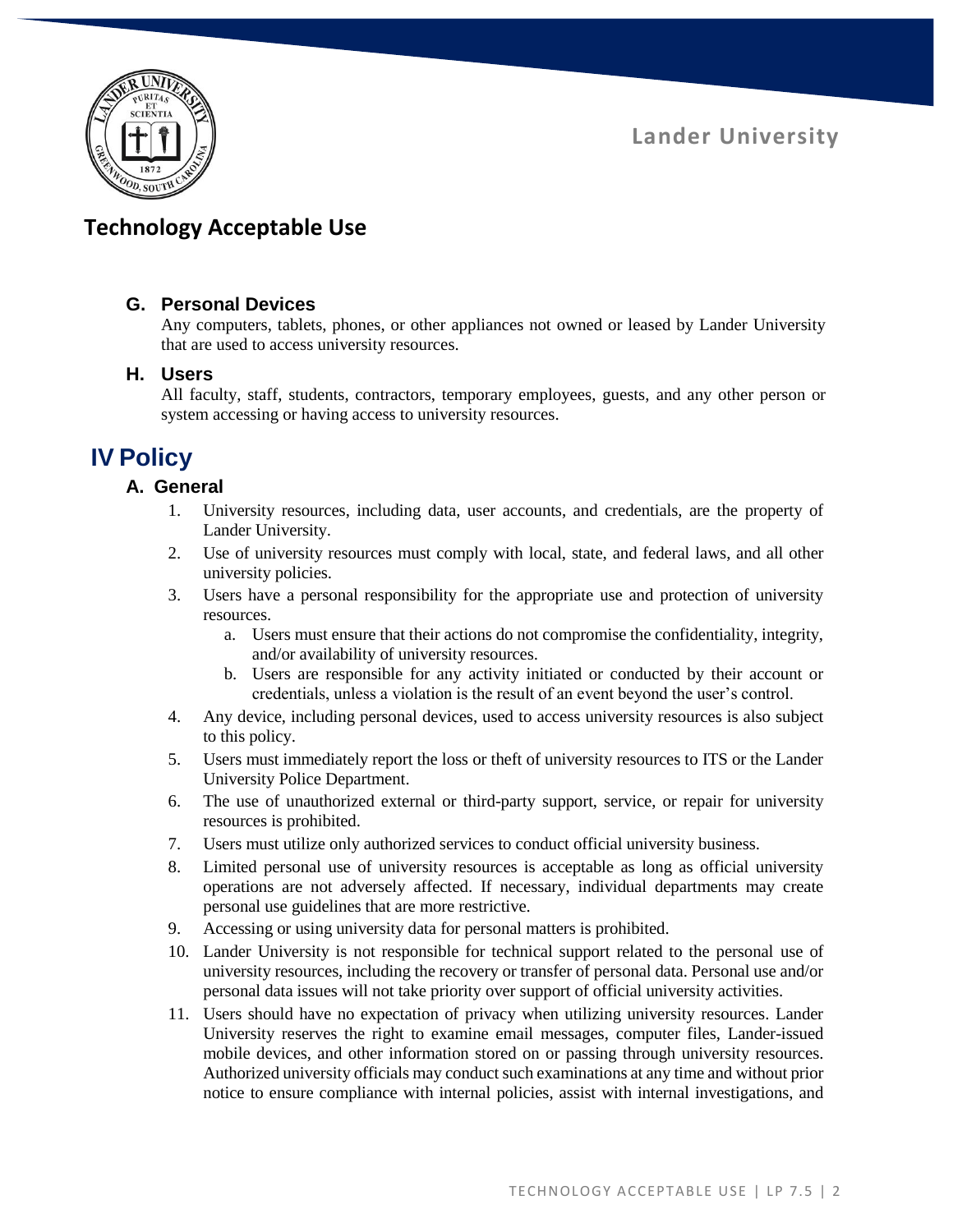

# **Technology Acceptable Use**

assist with the management and protection of university resources. The university may be compelled to release such information in response to government or court-ordered legal actions.

- 12. Users are expected to behave in a reasonable, responsible, courteous, and professional manner when utilizing university resources. Prohibited conduct includes, but is not limited to, the following:
	- a. Sending, storing, or accessing obscene messages or materials;
	- b. Using any computer, device, account, credentials, and/or network to gain unauthorized access to any university system, service, or account;
	- c. Using any university resource to gain unauthorized access to any non-university system or service;
	- d. Using university resources for commercial activity outside of the Intellectual Property policy;<sup>1</sup>
	- e. Illegally downloading, obtaining, or copying software or intellectual property protected by copyright;
	- f. Using university resources for unauthorized fundraising, solicitations, political campaigning, or other activities inconsistent with the university's tax-exempt status.

Failure of this policy to address specific inappropriate behavior does not imply that such behavior is sanctioned.

- 13. Data custodians are responsible for:
	- a. Maintaining records of access granted to employees or other authorized users;
	- b. Notifying ITS of any changes in employee duties so that access may be modified or terminated;
	- c. Ensuring that any university data possessed by an employee or other authorized user is preserved prior to duty change or separation from the university.

#### **B. Security**

- 1. Full-time and part-time faculty and staff are required to complete annual security awareness training.
- 2. Users with access to sensitive university data must protect that information in accordance with any applicable state and federal privacy laws.<sup>2</sup>
- 3. Passwords used to access university resources must comply with the Lander Account Password policy.<sup>3</sup>
- 4. Users must protect passwords and any other account credentials used to access university resources.<sup>4</sup> Except in special circumstances, the sharing of passwords or other account credentials is prohibited.<sup>5</sup>
- 5. Users must lock their computer screen or sign out of any system before leaving it unattended.
- 6. When accessing university resources on a personal device, users must ensure that the device meets minimum security requirements.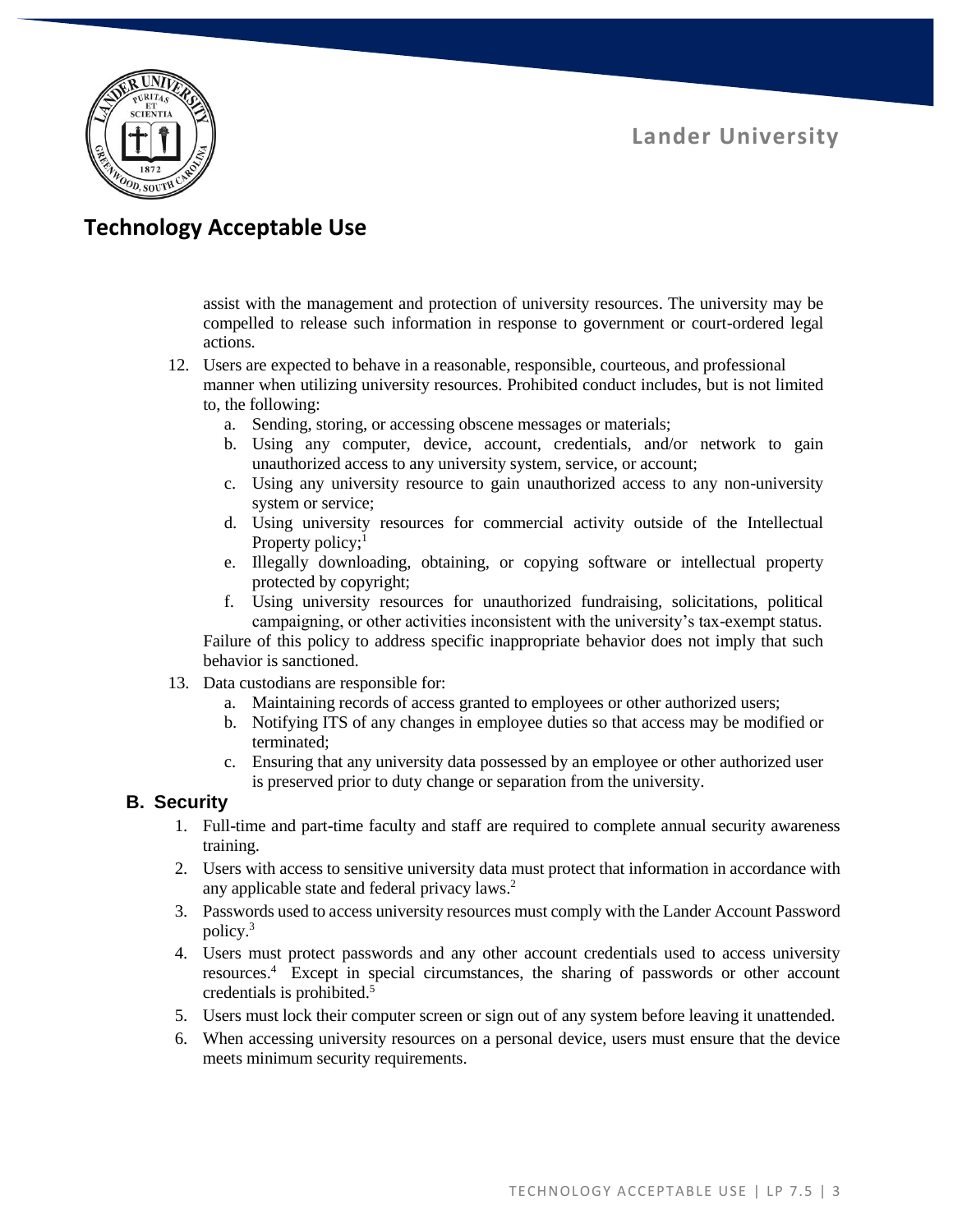

# **Technology Acceptable Use**

- 7. Users are responsible for reporting to ITS any suspicious email/computer activity and any potential information security incidents.
- 8. Lander University is not responsible for any personal losses incurred as a result of a user's interaction with phishing/scam emails or malicious software.
- 9. Users may be held accountable and subject to disciplinary action if their interaction with phishing/scam emails or malicious software adversely affects Lander University.

### **C. System and network**

- 1. Unauthorized access to university systems and/or networks is prohibited.
- 2. Users must not intentionally introduce malicious software (e.g., viruses, worms, and Trojan horses) into university systems or networks.
- 3. Users must not intentionally cause or contribute to network disruptions, including but not limited to network sniffing, packet spoofing, denial of service attacks, and other malicious activities.
- 4. Users are prohibited from conducting any form of network monitoring or scanning, unless such activity has been authorized for academic, ITS, or other official university purposes.
- 5. University storage media must only be used for storing authorized and appropriate university data. Storing personal or non-university data on university storage media is prohibited. Access permissions of university storage media must be consistent with the most restrictive access permissions of any stored data.

#### **D. Email and communications**

- 1. Official Lander University email accounts are created for all eligible faculty, staff, students, and other individuals as deemed necessary by university administration. Users provided with a university email account must use this account when communicating as a representative of the university and when conducting official university business. Users are prohibited from using any unauthorized third-party email accounts (including any associated services) to conduct university business.
- 2. Users must exercise extreme caution in using email to communicate confidential or sensitive matters. If sensitive information must be sent through email, the message must be secured by encryption.<sup>6</sup>
- 3. Users are prohibited from automatically forwarding university email to a third-party email account.
- 4. Misrepresenting, obscuring, suppressing, or replacing a user's identity is forbidden. The username, email address, organizational affiliation, and related information included with the message must reflect the actual originator of the communication.<sup>7</sup>
- 5. To assist the university in avoiding charges of libel, defamation of character, and other legal problems, uncivil communication is strictly prohibited whenever any affiliation with the university is included in an online message or posting. Uncivil communication includes, but is